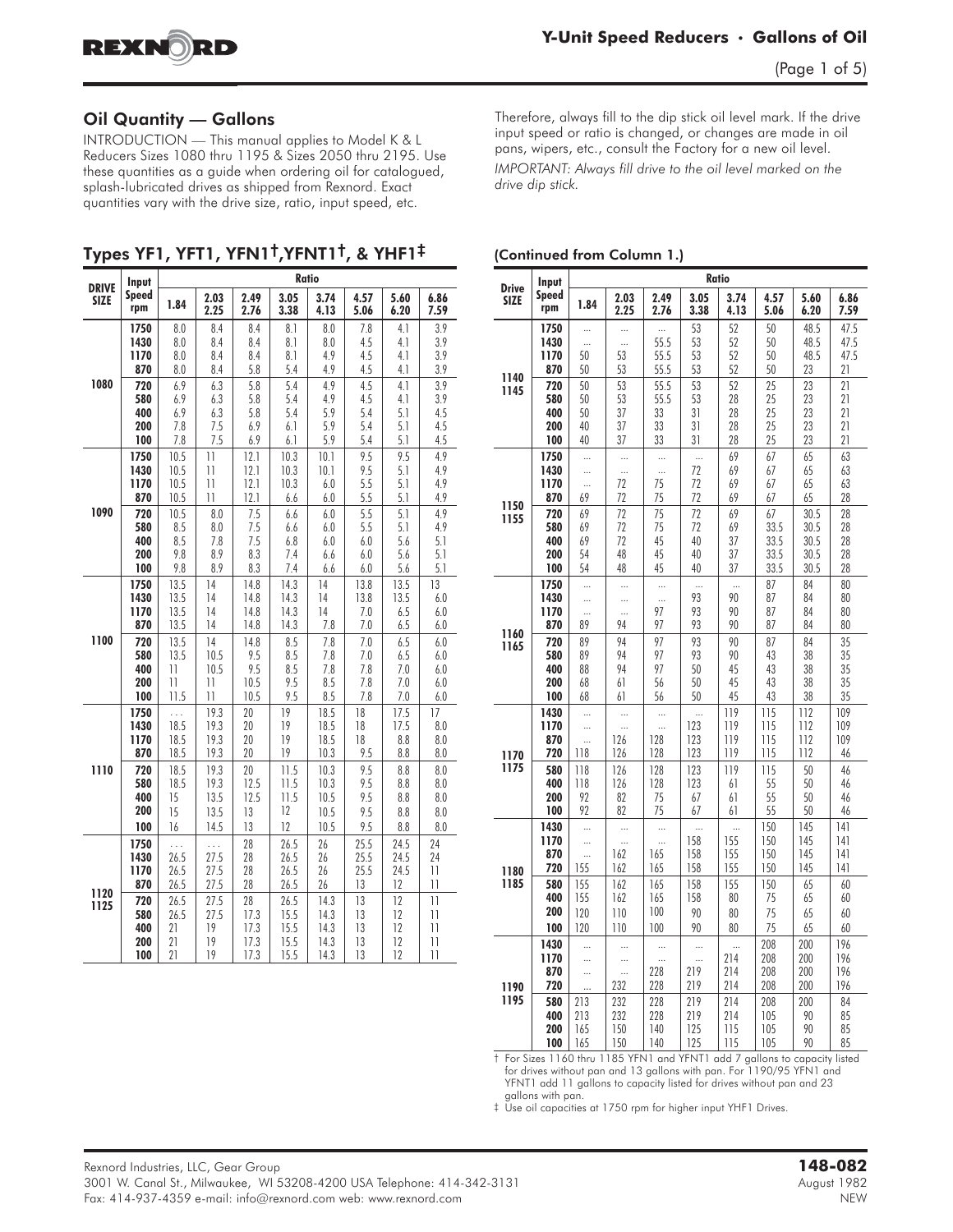(Page 2 of 5)

Types Y1, YT1, and YH1

| (Continued from Column 1.) |  |
|----------------------------|--|
|----------------------------|--|

|                                                              | Input        |                  |              | Ratio<br>3.05<br>2.49<br>3.74<br>4.57<br>5.60<br>4.13<br>2.76<br>3.38<br>5.06<br>6.20<br>3.0<br>3.0<br>2.8<br>2.6<br>2.6<br>3.0<br>3.0<br>2.8<br>2.6<br>2.6<br>3.0<br>2.8<br>2.6<br>1.5<br>3.0<br>3.0<br>3.0<br>1.8<br>1.5<br>1.5<br>1.5<br>3.0<br>1.8<br>1.8<br>1.5<br>1.5<br>1.5<br>2.0<br>1.8<br>1.8<br>1.5<br>1.5<br>2.0<br>1.8<br>1.8<br>1.8<br>2.3<br>2.0<br>1.8<br>1.5<br>2.5<br>2.3<br>2.0<br>1.8<br>2.3<br>2.5<br>2.3<br>2.3<br>3.0<br>2.6<br>2.6<br>2.5<br>2.3<br>2.3<br>3.0<br>2.5<br>2.3<br>2.3<br>3.0<br>2.6<br>4.4<br>4.3<br>4.0<br>4.0<br>3.9<br>4.3<br>4.0<br>3.9<br>4.4<br>4.0<br>4.3<br>4.0<br>4.4<br>4.0<br>3.9<br>4.4<br>4.3<br>4.0<br>2.0<br>2.0<br>4.4<br>4.3<br>2.3<br>2.0<br>2.0<br>2.5<br>2.3<br>2.0<br>2.0<br>4.4<br>2.5<br>2.3<br>3.0<br>2.0<br>2.0<br>2.5<br>2.3<br>3.0<br>2.0<br>3.0<br>2.5<br>2.3<br>3.3<br>3.0<br>3.0<br>3.0<br>3.5<br>3.3<br>3.3<br>3.0<br>3.5<br>3.3<br>3.9<br>3.3<br>3.0<br>3.5<br>3.3<br>3.3<br>3.9<br>3.0<br>5.3<br>5.8<br>5.3<br>5.2<br>$6.0\,$<br>5.8<br>5.3<br>5.3<br>5.2<br>6.0<br>5.8<br>5.3<br>5.3<br>5.2<br>6.0<br>5.3<br>5.8<br>5.3<br>2.5<br>6.0<br>5.8<br>5.3<br>2.5<br>2.8<br>6.0<br>3.3<br>3.0<br>2.5<br>6.0<br>2.8<br>3.3<br>2.5<br>3.5<br>3.0<br>2.8<br>3.5<br>3.3<br>3.0<br>2.8<br>2.5<br>3.5<br>3.3<br>3.0<br>2.8<br>3.3<br>3.5<br>3.3<br>4.0<br>3.8<br>3.3<br>4.8<br>4.5<br>4.0<br>3.8<br>3.3<br>4.8<br>4.5<br>4.0<br>3.8<br>3.3<br>9.0<br>8.5<br>8.3<br>8.2<br><br>8.5<br>9.3<br>9.0<br>8.3<br>8.2<br>8.5<br>9.3<br>9.0<br>8.3<br>8.2<br>8.5<br>4.3<br>9.3<br>9.0<br>8.3<br>9.3<br>9.0<br>8.5<br>4.5<br>4.3<br>4.8<br>4.3<br>9.3<br>9.0<br>4.5<br>5.5<br>4.5<br>4.3<br>6.0<br>4.8<br>5.5<br>4.8<br>4.5<br>4.3<br>6.0<br>5.5<br>4.8<br>4.5<br>4.3<br>6.0<br>5.5<br>5.5<br>6.0<br>6.0<br>5.0<br>7.0<br>6.5<br>6.0<br>5.5<br>5.0<br>5.5<br>7.0<br>6.5<br>6.0<br>5.0<br>$\mathbf{1}$<br>10.5<br>10.3<br><br> |              |                                                  |              |             |              |
|--------------------------------------------------------------|--------------|------------------|--------------|--------------------------------------------------------------------------------------------------------------------------------------------------------------------------------------------------------------------------------------------------------------------------------------------------------------------------------------------------------------------------------------------------------------------------------------------------------------------------------------------------------------------------------------------------------------------------------------------------------------------------------------------------------------------------------------------------------------------------------------------------------------------------------------------------------------------------------------------------------------------------------------------------------------------------------------------------------------------------------------------------------------------------------------------------------------------------------------------------------------------------------------------------------------------------------------------------------------------------------------------------------------------------------------------------------------------------------------------------------------------------------------------------------------------------------------------------------------------------------------------------------------------------------------------------------------------------------------------------------------------------------------------------------------------------------------------------------------------------------------------------------------------------------------------------------------------------------------------------------------------------------|--------------|--------------------------------------------------|--------------|-------------|--------------|
| Drive<br><b>SIZE</b><br>2050<br>2060<br>2070<br>2080<br>2090 | Speed<br>rpm | 1.84             | 2.03<br>2.25 |                                                                                                                                                                                                                                                                                                                                                                                                                                                                                                                                                                                                                                                                                                                                                                                                                                                                                                                                                                                                                                                                                                                                                                                                                                                                                                                                                                                                                                                                                                                                                                                                                                                                                                                                                                                                                                                                                |              |                                                  |              |             | 6.86<br>7.59 |
|                                                              | 3500         | 2.6              | 2.8          |                                                                                                                                                                                                                                                                                                                                                                                                                                                                                                                                                                                                                                                                                                                                                                                                                                                                                                                                                                                                                                                                                                                                                                                                                                                                                                                                                                                                                                                                                                                                                                                                                                                                                                                                                                                                                                                                                |              |                                                  |              |             | 2.6          |
|                                                              | 3000<br>2400 | 2.6<br>2.6       | 2.8<br>2.8   |                                                                                                                                                                                                                                                                                                                                                                                                                                                                                                                                                                                                                                                                                                                                                                                                                                                                                                                                                                                                                                                                                                                                                                                                                                                                                                                                                                                                                                                                                                                                                                                                                                                                                                                                                                                                                                                                                |              |                                                  |              |             | 1.3<br>1.3   |
|                                                              | 1750         | 2.6              | 2.8          |                                                                                                                                                                                                                                                                                                                                                                                                                                                                                                                                                                                                                                                                                                                                                                                                                                                                                                                                                                                                                                                                                                                                                                                                                                                                                                                                                                                                                                                                                                                                                                                                                                                                                                                                                                                                                                                                                |              |                                                  |              |             | 1.3          |
|                                                              | 1430         | 2.6              | 2.8          |                                                                                                                                                                                                                                                                                                                                                                                                                                                                                                                                                                                                                                                                                                                                                                                                                                                                                                                                                                                                                                                                                                                                                                                                                                                                                                                                                                                                                                                                                                                                                                                                                                                                                                                                                                                                                                                                                |              |                                                  |              |             | 1.3          |
|                                                              | 1170         | 2.6              | 2.8          |                                                                                                                                                                                                                                                                                                                                                                                                                                                                                                                                                                                                                                                                                                                                                                                                                                                                                                                                                                                                                                                                                                                                                                                                                                                                                                                                                                                                                                                                                                                                                                                                                                                                                                                                                                                                                                                                                |              |                                                  |              |             | 1.3          |
|                                                              | 870<br>720   | 2.3<br>2.3       | 2.3<br>2.3   |                                                                                                                                                                                                                                                                                                                                                                                                                                                                                                                                                                                                                                                                                                                                                                                                                                                                                                                                                                                                                                                                                                                                                                                                                                                                                                                                                                                                                                                                                                                                                                                                                                                                                                                                                                                                                                                                                |              |                                                  |              |             | 2.0<br>2.0   |
|                                                              | 580          | 2.3              | 2.3          |                                                                                                                                                                                                                                                                                                                                                                                                                                                                                                                                                                                                                                                                                                                                                                                                                                                                                                                                                                                                                                                                                                                                                                                                                                                                                                                                                                                                                                                                                                                                                                                                                                                                                                                                                                                                                                                                                |              |                                                  |              |             | 2.0          |
|                                                              | 400          | 2.3              | 2.3          |                                                                                                                                                                                                                                                                                                                                                                                                                                                                                                                                                                                                                                                                                                                                                                                                                                                                                                                                                                                                                                                                                                                                                                                                                                                                                                                                                                                                                                                                                                                                                                                                                                                                                                                                                                                                                                                                                |              |                                                  |              |             | 2.0          |
|                                                              | 200          | 2.6              | 3.0          |                                                                                                                                                                                                                                                                                                                                                                                                                                                                                                                                                                                                                                                                                                                                                                                                                                                                                                                                                                                                                                                                                                                                                                                                                                                                                                                                                                                                                                                                                                                                                                                                                                                                                                                                                                                                                                                                                |              |                                                  |              |             | 2.0          |
|                                                              | 100          | 2.6              | 3.0          |                                                                                                                                                                                                                                                                                                                                                                                                                                                                                                                                                                                                                                                                                                                                                                                                                                                                                                                                                                                                                                                                                                                                                                                                                                                                                                                                                                                                                                                                                                                                                                                                                                                                                                                                                                                                                                                                                |              |                                                  |              |             | 2.0          |
|                                                              | 3500<br>3000 | <br>3.9          | 4.0<br>4.0   |                                                                                                                                                                                                                                                                                                                                                                                                                                                                                                                                                                                                                                                                                                                                                                                                                                                                                                                                                                                                                                                                                                                                                                                                                                                                                                                                                                                                                                                                                                                                                                                                                                                                                                                                                                                                                                                                                |              |                                                  |              |             | 3.9<br>3.9   |
|                                                              | 2400         | 3.9              | 4.0          |                                                                                                                                                                                                                                                                                                                                                                                                                                                                                                                                                                                                                                                                                                                                                                                                                                                                                                                                                                                                                                                                                                                                                                                                                                                                                                                                                                                                                                                                                                                                                                                                                                                                                                                                                                                                                                                                                |              |                                                  |              |             | 1.8          |
|                                                              | 1750         | 3.9              | 4.0          |                                                                                                                                                                                                                                                                                                                                                                                                                                                                                                                                                                                                                                                                                                                                                                                                                                                                                                                                                                                                                                                                                                                                                                                                                                                                                                                                                                                                                                                                                                                                                                                                                                                                                                                                                                                                                                                                                |              |                                                  |              |             | 1.8          |
|                                                              | 1430         | 3.9              | 4.0          |                                                                                                                                                                                                                                                                                                                                                                                                                                                                                                                                                                                                                                                                                                                                                                                                                                                                                                                                                                                                                                                                                                                                                                                                                                                                                                                                                                                                                                                                                                                                                                                                                                                                                                                                                                                                                                                                                |              |                                                  |              |             | 1.8          |
|                                                              | 1170         | 3.9              | 4.0          |                                                                                                                                                                                                                                                                                                                                                                                                                                                                                                                                                                                                                                                                                                                                                                                                                                                                                                                                                                                                                                                                                                                                                                                                                                                                                                                                                                                                                                                                                                                                                                                                                                                                                                                                                                                                                                                                                |              |                                                  |              |             | 1.8          |
|                                                              | 870<br>720   | 3.3<br>3.3       | 3.3<br>3.3   |                                                                                                                                                                                                                                                                                                                                                                                                                                                                                                                                                                                                                                                                                                                                                                                                                                                                                                                                                                                                                                                                                                                                                                                                                                                                                                                                                                                                                                                                                                                                                                                                                                                                                                                                                                                                                                                                                |              |                                                  |              |             | 2.8<br>2.8   |
|                                                              | 580          | 3.3              | 3.3          |                                                                                                                                                                                                                                                                                                                                                                                                                                                                                                                                                                                                                                                                                                                                                                                                                                                                                                                                                                                                                                                                                                                                                                                                                                                                                                                                                                                                                                                                                                                                                                                                                                                                                                                                                                                                                                                                                |              |                                                  |              |             | 2.8          |
|                                                              | 400          | 3.3              | 3.3          |                                                                                                                                                                                                                                                                                                                                                                                                                                                                                                                                                                                                                                                                                                                                                                                                                                                                                                                                                                                                                                                                                                                                                                                                                                                                                                                                                                                                                                                                                                                                                                                                                                                                                                                                                                                                                                                                                |              |                                                  |              |             | 2.8          |
|                                                              | 200          | 3.9              | 4.0          |                                                                                                                                                                                                                                                                                                                                                                                                                                                                                                                                                                                                                                                                                                                                                                                                                                                                                                                                                                                                                                                                                                                                                                                                                                                                                                                                                                                                                                                                                                                                                                                                                                                                                                                                                                                                                                                                                |              |                                                  |              |             | 2.8          |
|                                                              | 100          | 3.9              | 4.0          |                                                                                                                                                                                                                                                                                                                                                                                                                                                                                                                                                                                                                                                                                                                                                                                                                                                                                                                                                                                                                                                                                                                                                                                                                                                                                                                                                                                                                                                                                                                                                                                                                                                                                                                                                                                                                                                                                |              |                                                  |              |             | 2.8          |
|                                                              | 3500<br>3000 | <br>             | <br>5.5      |                                                                                                                                                                                                                                                                                                                                                                                                                                                                                                                                                                                                                                                                                                                                                                                                                                                                                                                                                                                                                                                                                                                                                                                                                                                                                                                                                                                                                                                                                                                                                                                                                                                                                                                                                                                                                                                                                |              |                                                  |              |             | 5.1<br>5.1   |
|                                                              | 2400         | 5.3              | 5.5          |                                                                                                                                                                                                                                                                                                                                                                                                                                                                                                                                                                                                                                                                                                                                                                                                                                                                                                                                                                                                                                                                                                                                                                                                                                                                                                                                                                                                                                                                                                                                                                                                                                                                                                                                                                                                                                                                                |              |                                                  |              |             | 5.1          |
|                                                              | 1750         | 5.3              | 5.5          |                                                                                                                                                                                                                                                                                                                                                                                                                                                                                                                                                                                                                                                                                                                                                                                                                                                                                                                                                                                                                                                                                                                                                                                                                                                                                                                                                                                                                                                                                                                                                                                                                                                                                                                                                                                                                                                                                |              |                                                  |              |             | 2.3          |
|                                                              | 1430         | 5.3              | 5.5          |                                                                                                                                                                                                                                                                                                                                                                                                                                                                                                                                                                                                                                                                                                                                                                                                                                                                                                                                                                                                                                                                                                                                                                                                                                                                                                                                                                                                                                                                                                                                                                                                                                                                                                                                                                                                                                                                                |              |                                                  |              |             | 2.3          |
|                                                              | 1170         | 5.3              | 5.5          |                                                                                                                                                                                                                                                                                                                                                                                                                                                                                                                                                                                                                                                                                                                                                                                                                                                                                                                                                                                                                                                                                                                                                                                                                                                                                                                                                                                                                                                                                                                                                                                                                                                                                                                                                                                                                                                                                |              |                                                  |              |             | 2.3          |
|                                                              | 870<br>720   | 5.3<br>4.0       | 4.0<br>4.0   |                                                                                                                                                                                                                                                                                                                                                                                                                                                                                                                                                                                                                                                                                                                                                                                                                                                                                                                                                                                                                                                                                                                                                                                                                                                                                                                                                                                                                                                                                                                                                                                                                                                                                                                                                                                                                                                                                |              |                                                  |              |             | 2.3<br>3.3   |
|                                                              | 580          | 4.0              | 4.0          |                                                                                                                                                                                                                                                                                                                                                                                                                                                                                                                                                                                                                                                                                                                                                                                                                                                                                                                                                                                                                                                                                                                                                                                                                                                                                                                                                                                                                                                                                                                                                                                                                                                                                                                                                                                                                                                                                |              |                                                  |              |             | 3.3          |
|                                                              | 400          | 4.0              | 4.0          |                                                                                                                                                                                                                                                                                                                                                                                                                                                                                                                                                                                                                                                                                                                                                                                                                                                                                                                                                                                                                                                                                                                                                                                                                                                                                                                                                                                                                                                                                                                                                                                                                                                                                                                                                                                                                                                                                |              |                                                  |              |             | 3.3          |
|                                                              | 200          | 5.3              | 5.3          |                                                                                                                                                                                                                                                                                                                                                                                                                                                                                                                                                                                                                                                                                                                                                                                                                                                                                                                                                                                                                                                                                                                                                                                                                                                                                                                                                                                                                                                                                                                                                                                                                                                                                                                                                                                                                                                                                |              |                                                  |              |             | 3.3          |
|                                                              | 100<br>3500  | 5.3<br>$\ddotsc$ | 5.3<br>      |                                                                                                                                                                                                                                                                                                                                                                                                                                                                                                                                                                                                                                                                                                                                                                                                                                                                                                                                                                                                                                                                                                                                                                                                                                                                                                                                                                                                                                                                                                                                                                                                                                                                                                                                                                                                                                                                                |              |                                                  |              |             | 3.3<br>8.0   |
|                                                              | 3000         |                  |              |                                                                                                                                                                                                                                                                                                                                                                                                                                                                                                                                                                                                                                                                                                                                                                                                                                                                                                                                                                                                                                                                                                                                                                                                                                                                                                                                                                                                                                                                                                                                                                                                                                                                                                                                                                                                                                                                                |              |                                                  |              |             | 8.0          |
|                                                              | 2400         | 8.3              | 8.8          |                                                                                                                                                                                                                                                                                                                                                                                                                                                                                                                                                                                                                                                                                                                                                                                                                                                                                                                                                                                                                                                                                                                                                                                                                                                                                                                                                                                                                                                                                                                                                                                                                                                                                                                                                                                                                                                                                |              |                                                  |              |             | 8.0          |
|                                                              | 1750         | 8.3              | 8.8          |                                                                                                                                                                                                                                                                                                                                                                                                                                                                                                                                                                                                                                                                                                                                                                                                                                                                                                                                                                                                                                                                                                                                                                                                                                                                                                                                                                                                                                                                                                                                                                                                                                                                                                                                                                                                                                                                                |              |                                                  |              |             | 4.0          |
|                                                              | 1430<br>1170 | 8.3<br>8.3       | 8.8<br>8.8   |                                                                                                                                                                                                                                                                                                                                                                                                                                                                                                                                                                                                                                                                                                                                                                                                                                                                                                                                                                                                                                                                                                                                                                                                                                                                                                                                                                                                                                                                                                                                                                                                                                                                                                                                                                                                                                                                                |              |                                                  |              |             | 4.0<br>4.0   |
|                                                              | 870          | 8.3              | 8.8          |                                                                                                                                                                                                                                                                                                                                                                                                                                                                                                                                                                                                                                                                                                                                                                                                                                                                                                                                                                                                                                                                                                                                                                                                                                                                                                                                                                                                                                                                                                                                                                                                                                                                                                                                                                                                                                                                                |              |                                                  |              |             | 4.0          |
|                                                              | 720          | 6.8              | 6.5          |                                                                                                                                                                                                                                                                                                                                                                                                                                                                                                                                                                                                                                                                                                                                                                                                                                                                                                                                                                                                                                                                                                                                                                                                                                                                                                                                                                                                                                                                                                                                                                                                                                                                                                                                                                                                                                                                                |              |                                                  |              |             | 4.0          |
|                                                              | 580          | 6.8              | 6.5          |                                                                                                                                                                                                                                                                                                                                                                                                                                                                                                                                                                                                                                                                                                                                                                                                                                                                                                                                                                                                                                                                                                                                                                                                                                                                                                                                                                                                                                                                                                                                                                                                                                                                                                                                                                                                                                                                                |              |                                                  |              |             | 4.8          |
|                                                              | 400          | 6.8              | 6.5          |                                                                                                                                                                                                                                                                                                                                                                                                                                                                                                                                                                                                                                                                                                                                                                                                                                                                                                                                                                                                                                                                                                                                                                                                                                                                                                                                                                                                                                                                                                                                                                                                                                                                                                                                                                                                                                                                                |              |                                                  |              |             | 4.8          |
|                                                              | 200<br>100   | 8.3<br>8.3       | 7.8<br>7.8   |                                                                                                                                                                                                                                                                                                                                                                                                                                                                                                                                                                                                                                                                                                                                                                                                                                                                                                                                                                                                                                                                                                                                                                                                                                                                                                                                                                                                                                                                                                                                                                                                                                                                                                                                                                                                                                                                                |              |                                                  |              |             | 4.8<br>4.8   |
|                                                              | 3500         |                  |              |                                                                                                                                                                                                                                                                                                                                                                                                                                                                                                                                                                                                                                                                                                                                                                                                                                                                                                                                                                                                                                                                                                                                                                                                                                                                                                                                                                                                                                                                                                                                                                                                                                                                                                                                                                                                                                                                                |              |                                                  |              |             | 10           |
|                                                              | 3000         |                  |              |                                                                                                                                                                                                                                                                                                                                                                                                                                                                                                                                                                                                                                                                                                                                                                                                                                                                                                                                                                                                                                                                                                                                                                                                                                                                                                                                                                                                                                                                                                                                                                                                                                                                                                                                                                                                                                                                                | 11.3         | $\begin{array}{c} \hline \end{array}$            | 10.5         | 10.3        | 10           |
|                                                              | 2400         |                  | 11.5         | 11.8                                                                                                                                                                                                                                                                                                                                                                                                                                                                                                                                                                                                                                                                                                                                                                                                                                                                                                                                                                                                                                                                                                                                                                                                                                                                                                                                                                                                                                                                                                                                                                                                                                                                                                                                                                                                                                                                           | 11.3         | $\begin{array}{c} \hline \end{array}$            | 10.5         | 10.3        | 10           |
|                                                              | 1750<br>1430 | 11<br>11         | 11.5<br>11.5 | 11.8<br>11.8                                                                                                                                                                                                                                                                                                                                                                                                                                                                                                                                                                                                                                                                                                                                                                                                                                                                                                                                                                                                                                                                                                                                                                                                                                                                                                                                                                                                                                                                                                                                                                                                                                                                                                                                                                                                                                                                   | 11.3<br>11.3 | $\begin{array}{c} \hline \end{array}$<br>$\vert$ | 10.5<br>10.5 | 10.3<br>5.3 | 5.0<br>5.0   |
|                                                              | 1170         | П                | 11.5         | 11.8                                                                                                                                                                                                                                                                                                                                                                                                                                                                                                                                                                                                                                                                                                                                                                                                                                                                                                                                                                                                                                                                                                                                                                                                                                                                                                                                                                                                                                                                                                                                                                                                                                                                                                                                                                                                                                                                           | 11.3         | $\mathbf{1}$                                     | 5.5          | 5.3         | 5.0          |
|                                                              | 870          | 11               | 11.5         | 11.8                                                                                                                                                                                                                                                                                                                                                                                                                                                                                                                                                                                                                                                                                                                                                                                                                                                                                                                                                                                                                                                                                                                                                                                                                                                                                                                                                                                                                                                                                                                                                                                                                                                                                                                                                                                                                                                                           | 6.5          | 6.3                                              | 5.5          | 5.3         | 5.0          |
|                                                              | 720          | 11               | 11.5         | 7.5                                                                                                                                                                                                                                                                                                                                                                                                                                                                                                                                                                                                                                                                                                                                                                                                                                                                                                                                                                                                                                                                                                                                                                                                                                                                                                                                                                                                                                                                                                                                                                                                                                                                                                                                                                                                                                                                            | 6.5          | 6.3                                              | 5.5          | 5.3         | 5.0          |
|                                                              | 580          | 8.5              | 8.0          | 7.5                                                                                                                                                                                                                                                                                                                                                                                                                                                                                                                                                                                                                                                                                                                                                                                                                                                                                                                                                                                                                                                                                                                                                                                                                                                                                                                                                                                                                                                                                                                                                                                                                                                                                                                                                                                                                                                                            | 6.5          | 6.3                                              | 5.5          | 5.3         | 5.3          |
|                                                              | 400<br>200   | 8.5<br>9.5       | 8.0<br>9.0   | 7.5<br>8.3                                                                                                                                                                                                                                                                                                                                                                                                                                                                                                                                                                                                                                                                                                                                                                                                                                                                                                                                                                                                                                                                                                                                                                                                                                                                                                                                                                                                                                                                                                                                                                                                                                                                                                                                                                                                                                                                     | 6.5<br>7.5   | 6.3<br>6.8                                       | 6.3<br>6.3   | 5.5<br>5.5  | 5.3<br>5.3   |
|                                                              | 100          | 9.5              | 9.0          | 8.3                                                                                                                                                                                                                                                                                                                                                                                                                                                                                                                                                                                                                                                                                                                                                                                                                                                                                                                                                                                                                                                                                                                                                                                                                                                                                                                                                                                                                                                                                                                                                                                                                                                                                                                                                                                                                                                                            | 7.5          | 6.8                                              | 6.3          | 5.5         | 5.3          |
|                                                              |              |                  |              |                                                                                                                                                                                                                                                                                                                                                                                                                                                                                                                                                                                                                                                                                                                                                                                                                                                                                                                                                                                                                                                                                                                                                                                                                                                                                                                                                                                                                                                                                                                                                                                                                                                                                                                                                                                                                                                                                |              |                                                  |              |             |              |

|              | Input                                        |                                  |                                                                       |                                             |                                       | Ratio                                |                                  |                                             |                                    |
|--------------|----------------------------------------------|----------------------------------|-----------------------------------------------------------------------|---------------------------------------------|---------------------------------------|--------------------------------------|----------------------------------|---------------------------------------------|------------------------------------|
| <b>Drive</b> | <b>Speed</b>                                 | 1.84                             | 2.03                                                                  | 2.49                                        | 3.05                                  | 3.74                                 | 4.57                             | 5.60                                        | 6.86                               |
| <b>SIZE</b>  | rpm                                          |                                  | 2.25                                                                  | 2.76                                        | 3.38                                  | 4.13                                 | 5.06                             | 6.20                                        | 7.59                               |
|              | 3500<br>3000<br>2400<br>1750<br>1430<br>1170 | $\cdots$<br>15.3<br>15.3<br>15.3 | $\cdots$<br>$\ddotsc$<br>$\ddot{\phantom{0}}$<br>16.3<br>16.3<br>16.3 | $\sim$<br>.<br>16.5<br>16.5<br>16.5<br>16.5 | .<br>$\cdots$<br>16<br>16<br>16<br>16 | 15.3<br>15.3<br>15.3<br>15.3<br>15.3 | 15<br>15<br>15<br>15<br>15<br>15 | 14.3<br>14.3<br>14.3<br>14.3<br>14.3<br>7.3 | 14<br>14<br>14<br>14<br>6.8<br>6.8 |
| 2100         | 870                                          | 15.3                             | 16.3                                                                  | 16.5                                        | 16                                    | 8.3                                  | 7.8                              | 7.3                                         | 6.8                                |
|              | 720                                          | 15.3                             | 16.3                                                                  | 16.5                                        | 9.3                                   | 8.3                                  | 7.8                              | 7.3                                         | 6.8                                |
|              | 580                                          | 15.3                             | 11                                                                    | 10                                          | 9.3                                   | 8.3                                  | 7.8                              | 7.3                                         | 6.8                                |
|              | 400                                          | 12                               | 11                                                                    | 10                                          | 9.3                                   | 8.3                                  | 7.8                              | 7.3                                         | 6.8                                |
|              | 200                                          | 12                               | 11.5                                                                  | 10.5                                        | 9.5                                   | 8.5                                  | 8.0                              | 7.3                                         | 6.8                                |
|              | 100                                          | 13                               | 11.5                                                                  | 10.5                                        | 9.5                                   | 8.5                                  | 8.0                              | 7.3                                         | 6.8                                |
|              | 3000                                         | $\cdots$                         | .                                                                     | $\ddot{\phantom{0}}$                        | .                                     | 20                                   | 19.5                             | 19                                          | 18.5                               |
|              | 2400                                         | $\cdots$                         | $\cdots$                                                              | .                                           | 20.5                                  | 20                                   | 19.5                             | 19                                          | 18.5                               |
|              | 1750                                         | $\cdots$                         | 21                                                                    | 21.5                                        | 20.5                                  | 20                                   | 19.5                             | 19                                          | 18.5                               |
|              | 1430                                         | 20                               | 21                                                                    | 21.5                                        | 20.5                                  | 20                                   | 19.5                             | 19                                          | 18.5                               |
|              | 1170                                         | 20                               | 21                                                                    | 21.5                                        | 20.5                                  | 20                                   | 19.5                             | 9.0                                         | 8.5                                |
| 2110         | 870                                          | 20                               | 21                                                                    | 21.5                                        | 20.5                                  | 20                                   | 10                               | 9.0                                         | 8.5                                |
|              | 720                                          | 20                               | 21                                                                    | 21.5                                        | 12                                    | 11                                   | 10                               | 9.0                                         | 8.5                                |
|              | 580                                          | 20                               | 21                                                                    | 13                                          | 12                                    | 11                                   | 10                               | 9.0                                         | 8.5                                |
|              | 400                                          | 14.5                             | 14                                                                    | 13                                          | 12                                    | 11                                   | 10                               | 9.0                                         | 8.5                                |
|              | 200                                          | 14.5                             | 14                                                                    | 13                                          | 12                                    | 11                                   | 10                               | 9.0                                         | 8.5                                |
|              | 100                                          | 14.5                             | 14.5                                                                  | 13                                          | 12                                    | 11                                   | 10                               | 9.0                                         | 8.5                                |
| 2120         | 2400                                         | $\cdots$                         | $\cdots$                                                              | $\ldots$                                    | .                                     | 27.5                                 | 26.5                             | 26                                          | 25.5                               |
|              | 1750                                         | $\cdots$                         | .                                                                     | 29.5                                        | 28.5                                  | 27.5                                 | 26.5                             | 26                                          | 25.5                               |
|              | 1430                                         | 28                               | 29.5                                                                  | 29.5                                        | 28.5                                  | 27.5                                 | 26.5                             | 26                                          | 25.5                               |
|              | 1170                                         | 28                               | 29.5                                                                  | 29.5                                        | 28.5                                  | 27.5                                 | 26.5                             | 26                                          | 11.5                               |
|              | 870                                          | 28                               | 29.5                                                                  | 29.5                                        | 28.5                                  | 27.5                                 | 13.5                             | 12.5                                        | 11.5                               |
| 2125         | 720                                          | 28                               | 29.5                                                                  | 29.5                                        | 28.5                                  | 15                                   | 13.5                             | 12.5                                        | 11.5                               |
|              | 580                                          | 28                               | 29.5                                                                  | 29.5                                        | 16.5                                  | 15                                   | 13.5                             | 12.5                                        | 11.5                               |
|              | 400                                          | 20                               | 19                                                                    | 18                                          | 16.5                                  | 15                                   | 13.5                             | 12.5                                        | 11.5                               |
|              | 200                                          | 20                               | 19                                                                    | 18                                          | 16.5                                  | 15                                   | 13.5                             | 12.5                                        | 11.5                               |
|              | 100                                          | 20                               | 19                                                                    | 18                                          | 16.5                                  | 15                                   | 13.5                             | 12.5                                        | 11.5                               |
| 2130         | 2400                                         | $\cdots$                         | $\cdots$                                                              | .                                           | .                                     | 36                                   | 35                               | 34                                          | 33.5                               |
|              | 1750                                         | $\cdots$                         | $\cdots$                                                              | 39                                          | 37                                    | 36                                   | 35                               | 34                                          | 33.5                               |
|              | 1430                                         | $\cdots$                         | 38                                                                    | 39                                          | 37                                    | 36                                   | 35                               | 34                                          | 33.5                               |
|              | 1170                                         | 37                               | 38                                                                    | 39                                          | 37                                    | 36                                   | 35                               | 34                                          | 33.5                               |
|              | 870                                          | 37                               | 38                                                                    | 39                                          | 37                                    | 36                                   | 35                               | 17                                          | 15                                 |
| 2135         | 720                                          | 37                               | 38                                                                    | 39                                          | 37                                    | 36                                   | 18                               | 17                                          | 15                                 |
|              | 580                                          | 37                               | 38                                                                    | 39                                          | 37                                    | 20                                   | 18                               | 17                                          | 15                                 |
|              | 400                                          | 29                               | 26                                                                    | 23                                          | 22                                    | 20                                   | 18                               | 17                                          | 15                                 |
|              | 200                                          | 29                               | 26                                                                    | 23                                          | 22                                    | 20                                   | 18                               | 17                                          | 15                                 |
|              | 100                                          | 29                               | 26                                                                    | 23                                          | 22                                    | 20                                   | 18                               | 17                                          | 15                                 |
| 2140         | 1750                                         | $\cdots$                         | $\cdots$                                                              | $\cdots$                                    | 56                                    | 55                                   | 52                               | 50                                          | 49                                 |
|              | 1430                                         | $\cdots$                         | $\cdots$                                                              | 58                                          | 56                                    | 55                                   | 52                               | 50                                          | 49                                 |
|              | 1170                                         | 54                               | 56                                                                    | 58                                          | 56                                    | 55                                   | 52                               | 50                                          | 49                                 |
|              | 870                                          | 54                               | 56                                                                    | 58                                          | 56                                    | 55                                   | 52                               | 50                                          | 23                                 |
| 2145         | 720                                          | 54                               | 56                                                                    | 58                                          | 56                                    | 55                                   | 52                               | 25                                          | 23                                 |
|              | 580                                          | 54                               | 56                                                                    | 58                                          | 56                                    | 30                                   | 27                               | 25                                          | 23                                 |
|              | 400                                          | 54                               | 56                                                                    | 35                                          | 33                                    | 30                                   | 27                               | 25                                          | 23                                 |
|              | 200                                          | 41                               | 38                                                                    | 35                                          | 33                                    | 30                                   | 27                               | 25                                          | 23                                 |
|              | 100                                          | 41                               | 38                                                                    | 35                                          | 33                                    | 30                                   | 27                               | 25                                          | 23                                 |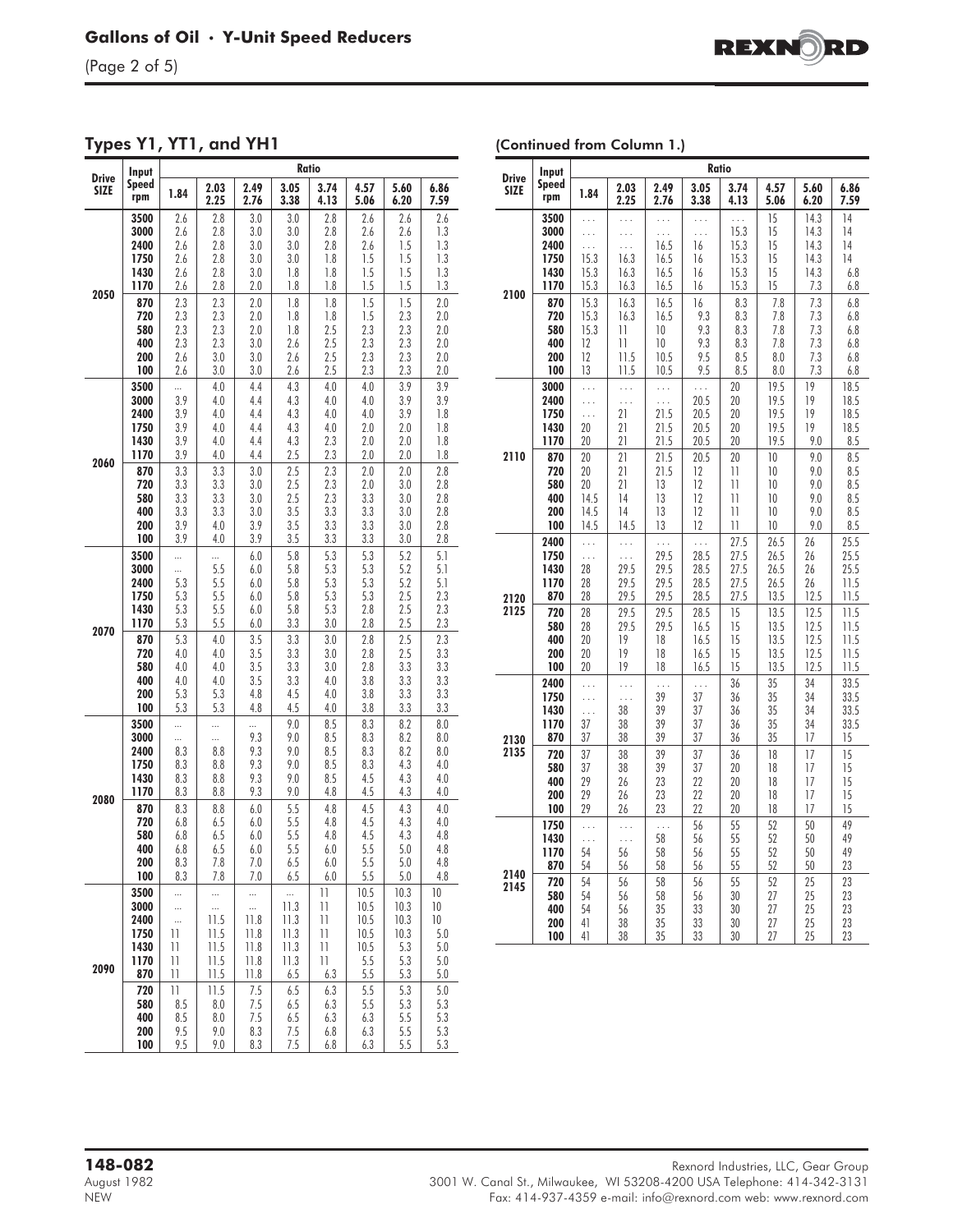

(Page 1 of 5)

Types Y2, YT2, and YH2

(Continued from Column 1.)

| <b>Drive</b> | Input                                        |                                              |                                        |                                              |                                                                        | Ratio                                            |                                            |                                             |                                              |                                              |
|--------------|----------------------------------------------|----------------------------------------------|----------------------------------------|----------------------------------------------|------------------------------------------------------------------------|--------------------------------------------------|--------------------------------------------|---------------------------------------------|----------------------------------------------|----------------------------------------------|
| <b>SIZE</b>  | Speed                                        | 8.40                                         | 10.29                                  | 12.61                                        | 15.44                                                                  | 18.91                                            | 23.16                                      | 28.36                                       | 34.74                                        | 42.54                                        |
|              | rpm                                          | 9.30                                         | 11.39                                  | 13.95                                        | 17.09                                                                  | 20.93                                            | 25.63                                      | 31.39                                       | 38.44                                        | 47.08                                        |
|              | 3500                                         | 1.8                                          | 1.5                                    | 1.5                                          | 1.8                                                                    | 3.0                                              | 3.0                                        | 2.8                                         | 2.8                                          | 2.8                                          |
|              | 3000                                         | 1.8                                          | 1.5                                    | 1.5                                          | 3.0                                                                    | 3.0                                              | 3.0                                        | 2.8                                         | 2.8                                          | 2.8                                          |
|              | 2400                                         | 1.8                                          | 1.5                                    | 1.5                                          | 3.0                                                                    | 3.0                                              | 3.0                                        | 2.8                                         | 2.8                                          | 2.8                                          |
|              | 1750                                         | 1.8                                          | 3.3                                    | 3.3                                          | 3.0                                                                    | 3.0                                              | 3.0                                        | 2.8                                         | 2.8                                          | 2.8                                          |
| 2050         | 1430                                         | 3.3                                          | 3.3                                    | 3.3                                          | 3.0                                                                    | 3.0                                              | 3.0                                        | 3.8                                         | 3.8                                          | 3.8                                          |
|              | 1170                                         | 3.3                                          | 3.3                                    | 3.3                                          | 3.0                                                                    | 3.0                                              | 3.0                                        | 3.8                                         | 3.8                                          | 3.8                                          |
|              | 870                                          | 3.3                                          | 3.3                                    | 3.3                                          | 3.8                                                                    | 3.8                                              | 3.8                                        | 3.8                                         | 3.8                                          | 3.8                                          |
|              | 720                                          | 3.3                                          | 3.3                                    | 3.3                                          | 3.8                                                                    | 3.8                                              | 3.8                                        | 3.8                                         | 3.8                                          | 3.8                                          |
|              | 580                                          | 3.8                                          | 3.8                                    | 3.8                                          | 3.8                                                                    | 3.8                                              | 3.8                                        | 3.8                                         | 3.8                                          | 3.8                                          |
|              | 400                                          | 3.8                                          | 3.8                                    | 3.8                                          | 3.8                                                                    | 3.8                                              | 3.8                                        | 3.8                                         | 3.8                                          | 3.8                                          |
|              | 200                                          | 3.8                                          | 3.8                                    | 3.8                                          | 3.8                                                                    | 3.8                                              | 3.8                                        | 3.8                                         | 3.8                                          | 4.0                                          |
|              | 100                                          | 3.8                                          | 3.8                                    | 3.8                                          | 3.8                                                                    | $4.0*$                                           | 4.0                                        | 4.0                                         | 4.0                                          | 4.0                                          |
|              | 3500                                         | 2.5                                          | 2.3                                    | 2.0                                          | 2.5                                                                    | 2.3                                              | 3.8                                        | 3.5                                         | 3.5                                          | 3.5                                          |
|              | 3000                                         | 2.5                                          | 2.3                                    | 2.0                                          | 2.5                                                                    | 2.3                                              | 3.8                                        | 3.5                                         | 3.5                                          | 3.5                                          |
| 2060         | 2400<br>1750<br>1430<br>1170                 | 2.5<br>2.5<br>4.3<br>4.3                     | 2.3<br>2.3<br>4.3<br>4.3               | 2.0<br>4.3<br>4.3<br>4.3                     | 3.8<br>3.8<br>3.8<br>3.8                                               | 3.8<br>3.8<br>3.8<br>3.8                         | 3.8<br>3.8<br>3.8<br>3.8                   | 3.5<br>3.5<br>3.5<br>4.8                    | 3.5<br>3.5<br>3.5<br>4.8                     | 3.5<br>3.5<br>3.5<br>4.8                     |
|              | 870<br>720<br>580<br>400<br>200<br>100       | 4.3<br>4.3<br>4.3<br>4.8<br>4.8<br>4.8       | 4.3<br>4.3<br>4.3<br>4.8<br>4.8<br>5.5 | 4.3<br>4.3<br>4.3<br>4.8<br>4.8<br>5.5       | 3.8<br>5.0<br>5.0<br>5.0<br>5.0<br>5.5                                 | 3.8<br>5.0<br>5.0<br>5.0<br>$5.5*$<br>$5.8*$     | 3.8<br>5.0<br>5.0<br>5.0<br>5.5<br>5.8     | 4.8<br>4.8<br>4.8<br>4.8<br>5.5<br>5.8      | 4.8<br>4.8<br>4.8<br>4.8<br>5.5<br>5.8       | 4.8<br>4.8<br>4.8<br>5.5<br>5.8<br>5.8       |
|              | 3500                                         | 3.0                                          | 2.8                                    | 2.7                                          | 3.0                                                                    | 2.8                                              | 2.7                                        | 5.0                                         | 5.0                                          | 5.0                                          |
|              | 3000                                         | 3.0                                          | 2.8                                    | 2.7                                          | 3.0                                                                    | 2.8                                              | 5.5                                        | 5.0                                         | 5.0                                          | 5.0                                          |
|              | 2400                                         | 3.0                                          | 2.8                                    | 2.7                                          | 3.0                                                                    | 5.5                                              | 5.5                                        | 5.0                                         | 5.0                                          | 5.0                                          |
|              | 1750                                         | 3.0                                          | 2.8                                    | 2.7                                          | 5.5                                                                    | 5.5                                              | 5.5                                        | 5.0                                         | 5.0                                          | 5.0                                          |
|              | 1430                                         | 3.0                                          | 6.0                                    | 6.0                                          | 5.5                                                                    | 5.5                                              | 5.5                                        | 5.0                                         | 5.0                                          | 5.0                                          |
|              | 1170                                         | 6.0                                          | 6.0                                    | 6.0                                          | 5.5                                                                    | 5.5                                              | 5.5                                        | 5.0                                         | 5.0                                          | 5.0                                          |
| 2070         | 870                                          | 6.0                                          | 6.0                                    | 6.0                                          | 5.5                                                                    | 5.5                                              | 5.5                                        | 6.5                                         | 6.5                                          | 6.5                                          |
|              | 720                                          | 6.0                                          | 6.0                                    | 6.0                                          | 6.8                                                                    | 6.8                                              | 6.8                                        | 6.5                                         | 6.5                                          | 6.5                                          |
|              | 580                                          | 6.0                                          | 6.0                                    | 6.0                                          | 6.8                                                                    | 6.8                                              | 6.8                                        | 6.5                                         | 6.5                                          | 6.5                                          |
|              | 400                                          | 6.8                                          | 6.8                                    | 6.8                                          | 6.8                                                                    | 6.8                                              | 6.8                                        | 6.5                                         | 6.5                                          | 7.5                                          |
|              | 200                                          | 6.8                                          | 6.8                                    | 6.8                                          | 6.8                                                                    | $7.5*$                                           | 7.5                                        | 7.5                                         | 7.5                                          | 8.0                                          |
|              | 100                                          | 6.8                                          | 7.5                                    | 7.5                                          | 7.5                                                                    | $8.0*$                                           | 8.0                                        | 8.0                                         | 8.0                                          | 8.0                                          |
|              | 3500                                         | 5.0                                          | 5.2                                    | 5.2                                          | 5.2                                                                    | 5.2                                              | 5.2                                        | 7.5                                         | 7.5                                          | 7.5                                          |
|              | 3000                                         | 5.0                                          | 5.2                                    | 5.2                                          | 5.2                                                                    | 5.2                                              | 7.5                                        | 7.5                                         | 7.5                                          | 7.5                                          |
|              | 2400                                         | 5.0                                          | 5.2                                    | 5.2                                          | 5.2                                                                    | 7.8                                              | 7.5                                        | 7.5                                         | 7.5                                          | 7.5                                          |
|              | 1750                                         | 5.0                                          | 5.2                                    | 5.2                                          | 8.0                                                                    | 7.8                                              | 7.5                                        | 7.5                                         | 7.5                                          | 7.5                                          |
|              | 1430                                         | 5.0                                          | 5.2                                    | 0.8                                          | 8.0                                                                    | 7.8                                              | 7.5                                        | 7.5                                         | 7.5                                          | 7.5                                          |
|              | 1170                                         | 5.0                                          | 8.5                                    | 8.0                                          | 8.0                                                                    | 7.8                                              | 7.5                                        | 7.5                                         | 7.5                                          | 7.5                                          |
| 2080         | 870                                          | 9.0                                          | 8.5                                    | 8.0                                          | 8.0                                                                    | 7.8                                              | 7.5                                        | 9.0                                         | 9.0                                          | 9.0                                          |
|              | 720                                          | 9.0                                          | 8.5                                    | 8.0                                          | 8.0                                                                    | 9.0                                              | 9.0                                        | 9.0                                         | 9.0                                          | 9.0                                          |
|              | 580                                          | 9.0                                          | 8.5                                    | 8.0                                          | 9.8                                                                    | 9.0                                              | 9.0                                        | 9.0                                         | 9.0                                          | 9.0                                          |
|              | 400                                          | 9.0                                          | 10.3                                   | 10                                           | 9.8                                                                    | 9.0                                              | 9.0                                        | 9.0                                         | 9.0                                          | 12                                           |
|              | 200                                          | $\sqrt{ }$                                   | 10.3                                   | $10\,$                                       | 9.8                                                                    | $12*$                                            | 12                                         | 12                                          | 12                                           | 12.5                                         |
|              | 100                                          | $\,10$                                       | 12                                     | 12                                           | 12                                                                     | $12.5*$                                          | 12.5                                       | 12.5                                        | 12.5                                         | 12.5                                         |
| 2090         | 3500<br>3000<br>2400<br>1750<br>1430<br>1170 | 5.8<br>5.8<br>5.8<br>5.8<br>5.8<br>5.8       | 5.8<br>5.8<br>5.8<br>5.8<br>5.8<br>5.8 | 5.8<br>5.8<br>5.8<br>5.8<br>5.8<br>11.5      | 5.8<br>5.8<br>5.8<br>5.8<br>$\overline{\phantom{a}}$<br>$\mathbf{1}$   | 5.8<br>5.8<br>5.8<br>10.7<br>10.7<br>10.7        | 5.3<br>5.3<br>10.5<br>10.5<br>10.5<br>10.5 | 5.3<br>10.5<br>10.5<br>10.5<br>10.5<br>10.5 | 10.5<br>10.5<br>10.5<br>10.5<br>10.5<br>10.5 | 10.5<br>10.5<br>10.5<br>10.5<br>10.5<br>10.5 |
|              | 870<br>720<br>580<br>400<br>200<br>100       | 12.5<br>12.5<br>12.5<br>12.5<br>13.5<br>15.5 | 12<br>12<br>12<br>13.5<br>13.5<br>15.5 | 11.5<br>11.5<br>11.5<br>13.8<br>13.8<br>15.5 | $\overline{\phantom{a}}$<br>11<br>$\mathbf{1}$<br>13.5<br>13.5<br>15.5 | 10.7<br>10.7<br>13.3<br>13.3<br>$15.5*$<br>$16*$ | 10.5<br>10.5<br>13.3<br>13.3<br>15.5<br>16 | 10.5<br>13<br>13<br>13<br>15.5<br>16        | 12.5<br>12.5<br>12.5<br>15.5<br>15.5<br>$16$ | 12.5<br>12.5<br>12.5<br>15.5<br>$16$<br>16   |

| <b>DRIVE</b> | Input        |                                       |                |                                                         |                | Ratio          |                |                |                |                |
|--------------|--------------|---------------------------------------|----------------|---------------------------------------------------------|----------------|----------------|----------------|----------------|----------------|----------------|
| <b>SIZE</b>  | Speed<br>rpm | 8.40<br>9.30                          | 10.29<br>11.39 | 12.61<br>13.95                                          | 15.44<br>17.09 | 18.91<br>20.93 | 23.16<br>25.63 | 28.36<br>31.39 | 34.74<br>38.44 | 42.54<br>47.08 |
|              | 3500         |                                       | 7.8            | 7.8                                                     | 7.8            | 7.8            | 7.8            | 7.5            | 7.5            | 15             |
|              | 3000         | 8.3                                   | 7.8            | 7.8                                                     | 7.8            | 7.8            | 7.8            | 7.5            | 15             | 15             |
|              | 2400<br>1750 | 8.3<br>8.3                            | 7.8<br>7.8     | 7.8<br>7.8                                              | 7.8<br>7.8     | 7.8<br>16      | 7.8<br>15      | 15<br>15       | 15<br>15       | 15<br>15       |
|              | 1430         | 8.3                                   | 7.8            | 7.8                                                     | $16\,$         | 16             | 15             | 15             | 15             | 15             |
|              | 1170         | 8.3                                   | 7.8            | 7.8                                                     | 16             | 16             | 15             | 15             | 15             | 15             |
| 2100         | 870          | 8.3                                   | 17             | 16.5                                                    | 16             | 16             | 15             | 15             | 15             | 15             |
|              | 720          | 18                                    | 17             | 16.5                                                    | 16             | 16             | 15             | 15             | 17             | 17             |
|              | 580<br>400   | 18<br>18                              | 17<br>17       | 16.5<br>16.5                                            | $16\,$<br> 9   | 16<br>$18\,$   | 15<br>17       | 17<br>17       | 17<br>17       | 17<br>22       |
|              | 200          | 19                                    | 19             | 19                                                      | 9              | $22*$          | 22             | 22             | 22             | 23             |
|              | 100          | 19                                    | 22             | 22                                                      | 22             | $23*$          | 23             | 23             | 23             | 23             |
|              | 3500         | $\cdots$                              |                | 9.5                                                     | 9.5            | 9.5            | 9.0            | 9.0            | 8.5            | 8.5            |
|              | 3000         | $\mathbf{1}$                          | 9.5            | 9.5                                                     | 9.5            | 9.5            | 9.0            | 9.0            | 8.5            | 20.8           |
|              | 2400<br>1750 | 11<br>$\overline{11}$                 | 9.5<br>9.5     | 9.5<br>9.5                                              | 9.5<br>9.5     | 9.5<br>9.5     | 9.0<br>22      | 9.0<br>21.5    | 21<br>21       | 20.8<br>20.8   |
| 2110         | 1430         | $\begin{array}{c} \hline \end{array}$ | 9.5            | 9.5                                                     | 9.5            | 22             | 22             | 21.5           | 21             | 20.8           |
|              | 1170         | $\overline{11}$                       | 9.5            | 9.5                                                     | 23             | 22             | 22             | 21.5           | 21             | 20.8           |
|              | 870          | $\mathbf{1}$                          | 9.5            | 24                                                      | 23             | 22             | 22             | 21.5           | 21             | 20.8           |
|              | 720          | 25                                    | 25             | 24                                                      | 23             | 22             | 22             | 21.5           | 21             | 23             |
|              | 580<br>400   | 25<br>25                              | 25<br>25       | 24<br>24                                                | 23<br>25.5     | 22<br>24.5     | 22<br>24.5     | 21.5<br>24     | 23.5<br>23.5   | 23<br>28       |
|              | 200          | 26                                    | 26             | 26.5                                                    | 25.5           | 28★            | 28             | 28             | 28             | 30             |
|              | 100          | 26                                    | 28             | 28                                                      | $28\,$         | $30*$          | 30             | 30             | 30             | 30             |
| 2120         | 3500         |                                       |                |                                                         | 13             | 13             | 13             | 12             | 12             | 11.5           |
|              | 3000         | $\ddotsc$                             | $\ddotsc$      | 13                                                      | 13             | 13             | 13             | 12             | 12             | 28             |
|              | 2400         | 14<br>14                              | 13             | 13                                                      | 13<br>13       | 13<br>13       | 13             | 12             | 28             | 28<br>28       |
|              | 1750<br>1430 | 14                                    | 13<br>13       | 13<br>13                                                | 13             | 13             | 13<br>29       | 29<br>29       | 28<br>28       | 28             |
|              | 1170         | 14                                    | 13             | 13                                                      | 13             | 30             | 29             | 29             | 28             | 28             |
| 2125         | 870          | 14                                    | 13             | 32                                                      | 31             | 30             | 29             | 29             | 28             | 28             |
|              | 720          | 14                                    | 33             | 32                                                      | 31             | 30             | 29             | 29             | 28             | 28             |
|              | 580<br>400   | 33<br>33                              | 33<br>33       | 32<br>32                                                | 31<br>31       | 30<br>33       | 29<br>32       | 29<br>32       | 31<br>31       | 30<br>39       |
|              | 200          | 36                                    | 36             | 35                                                      | 34             | $39*$          | 39             | 39             | 39             | 40             |
|              | 100          | 36                                    | 39             | 39                                                      | 39             | $40 \star$     | 40             | 40             | 40             | 40             |
|              | 3500         |                                       |                | $\ddotsc$                                               |                | 18             | $18\,$         | 17             | 17             | 17             |
|              | 3000         |                                       | $\ddotsc$      |                                                         | $18\,$         | 18             | $18\,$         | 17             | 17             | 17             |
|              | 2400<br>1750 | 20<br>20                              | 18<br>18       | $18\,$<br>$18\,$                                        | 18<br>$18\,$   | 18<br>18       | $18\,$<br>18   | 17<br>39       | 17<br>37       | 37<br>37       |
|              | 1430         | 20                                    | 18             | 18                                                      | $18\,$         | 18             | 39             | 39             | 37             | 37             |
| 2130         | 1170         | 20                                    | 18             | 18                                                      | 18             | 41             | 39             | 39             | 37             | 37             |
| 2135         | 870          | 20                                    | 18             | 18                                                      | 41             | 41             | 39             | 39             | 37             | 37             |
|              | 720          | 20                                    | 18             | 43                                                      | 41             | 41             | 39             | 39             | 37             | 37             |
|              | 580<br>400   | 45<br>45                              | 45<br>45       | 43<br>43                                                | 41<br>41       | 41<br>41       | 39<br>43       | 39<br>43       | 37<br>41       | 40<br>53       |
|              | 200          | 49                                    | 49             | 47                                                      | 45             | $53*$          | 53             | 53             | 53             | 55             |
|              | 100          | 49                                    | 53             | 53                                                      | 53             | $55*$          | 55             | 55             | 55             | 55             |
|              | 3000         | $\cdots$                              |                | $\cdots$                                                | $\cdots$       | 26             | 26             | 26             | 26             | 25             |
|              | 2400         | $\cdots$                              | $\ddotsc$      | 26                                                      | 26             | 26             | 26             | 26             | 26             | 56             |
|              | 1750<br>1430 | 28<br>28                              | 26<br>26       | 26<br>26                                                | 26<br>26       | 26<br>26       | 26<br>26       | 26<br>58       | 57<br>57       | 56<br>56       |
|              | 1170         | 28                                    | 26             | 26                                                      | 26             | 26             | 58             | 58             | 57             | 56             |
| 2140         | 870          | 28                                    | 26             | 26                                                      | 61             | 60             | 58             | 58             | 57             | 56             |
| 2145         | 720          | 28                                    | 26             | 63                                                      | 61             | 60             | 58             | 58             | 57             | 56             |
|              | 580          | 28                                    | 65             | 63                                                      | 61             | 60             | 58             | 58             | 57             | 56             |
|              | 400          | 65                                    | 65             | 63                                                      | 61             | 60             | 58             | 77             | 77             | 77             |
|              | 200<br>100   | 69<br>69                              | 77<br>77       | 77<br>77                                                | 77<br>77       | 77<br>$81*$    | 77<br>81       | 77<br>81       | 77<br>81       | 81<br>81       |
|              |              |                                       |                | * For 18.91 ratio, oil capacity is same as 17.09 ratio. |                |                |                |                |                |                |

(Continued on Page 4.)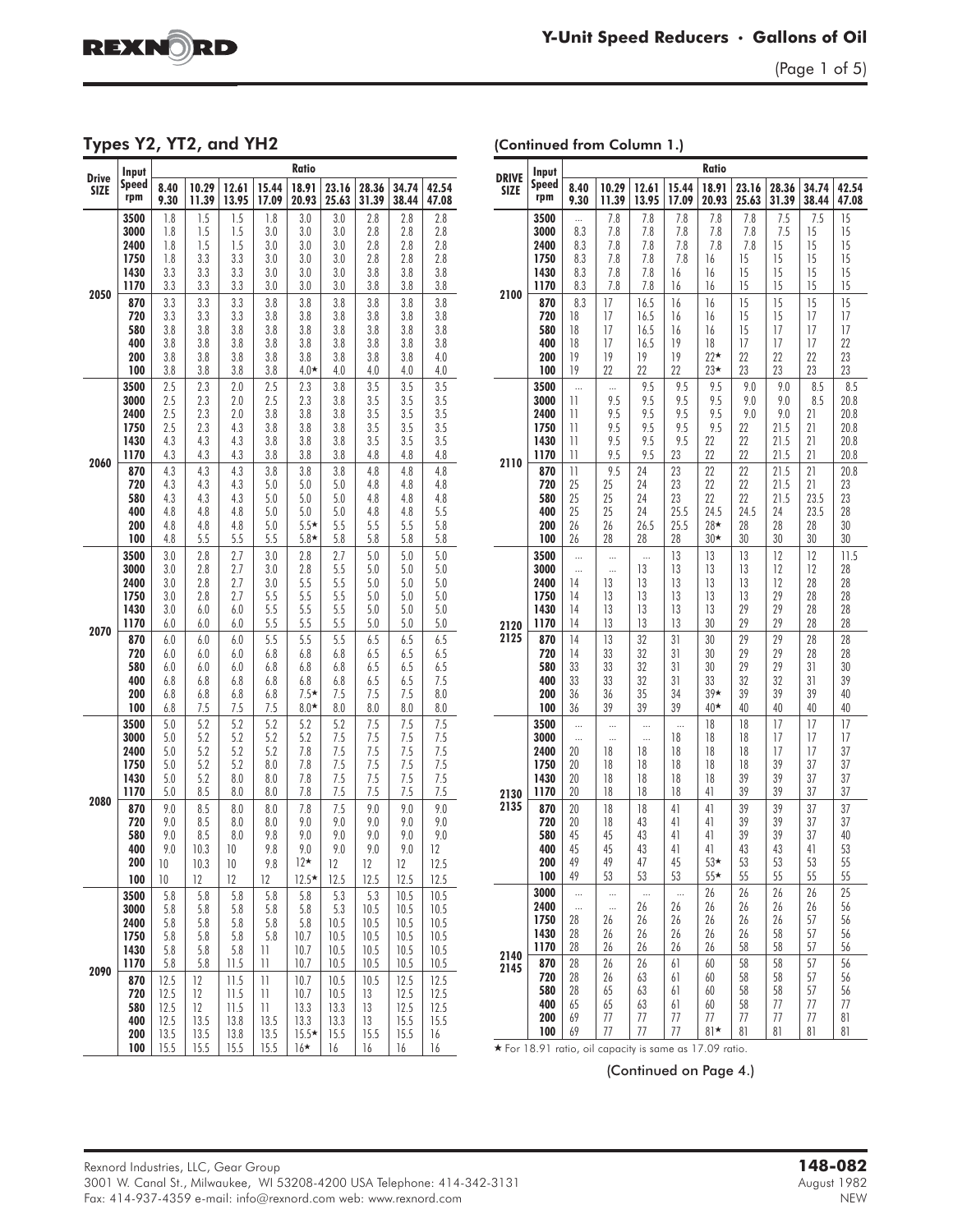| <b>DRIVE</b> | Input                                          |                                        |                                         |                                         |                                         | <b>Ratio</b>                                   |                                          |                                          |                                          |                                           |
|--------------|------------------------------------------------|----------------------------------------|-----------------------------------------|-----------------------------------------|-----------------------------------------|------------------------------------------------|------------------------------------------|------------------------------------------|------------------------------------------|-------------------------------------------|
| <b>SIZE</b>  | Speed                                          | 8.40                                   | 10.29                                   | 12.61                                   | 15.44                                   | 18.91                                          | 23.16                                    | 28.36                                    | 34.74                                    | 42.54                                     |
|              | rpm                                            | 9.30                                   | 11.39                                   | 13.95                                   | 17.09                                   | 20.93                                          | 25.63                                    | 31.39                                    | 38.44                                    | 47.08                                     |
|              | 3000<br>2400<br>1750<br>1430                   | <br><br>36<br>36                       | <br><br>35<br>35                        | <br><br>35<br>35                        | 35<br>35<br>35                          | 35<br>35<br>35                                 | 35<br>35<br>35<br>35                     | 35<br>35<br>35<br>73                     | 35<br>35<br>72<br>72                     | 34<br>34<br>72<br>72                      |
| 2150<br>2155 | 1170<br>870<br>720<br>580<br>400<br>200<br>100 | 36<br>36<br>36<br>36<br>82<br>82<br>88 | 35<br>35<br>35<br>35<br>82<br>82<br>105 | 35<br>35<br>35<br>82<br>82<br>85<br>105 | 35<br>35<br>80<br>80<br>80<br>82<br>105 | 35<br>77<br>77<br>77<br>77<br>$105*$<br>$110*$ | 75<br>75<br>75<br>75<br>75<br>105<br>110 | 73<br>73<br>73<br>73<br>73<br>105<br>110 | 72<br>72<br>72<br>72<br>72<br>105<br>110 | 72<br>72<br>72<br>72<br>105<br>110<br>110 |
| 2160<br>2165 | 2400<br>1750<br>1430<br>1170<br>870<br>720     | <br><br>48<br>48<br>48<br>48           | <br>44<br>44<br>44<br>44<br>44          | <br>44<br>44<br>44<br>44<br>44          | 44<br>44<br>44<br>44<br>44<br>109       | 44<br>44<br>44<br>44<br>108<br>108             | 43<br>43<br>43<br>43<br>104<br>104       | 43<br>43<br>43<br>102<br>102<br>102      | 43<br>43<br>100<br>100<br>100<br>100     | 40<br>100<br>100<br>100<br>100<br>100     |
|              | 580                                            | 48                                     | 44                                      | 114                                     | 109                                     | 108                                            | 104                                      | 102                                      | 100                                      | 100                                       |
|              | 400                                            | 118                                    | 118                                     | 114                                     | 109                                     | 108                                            | 104                                      | 102                                      | 100                                      | 150                                       |
|              | 200                                            | 118                                    | 118                                     | 114                                     | 112                                     | $150*$                                         | 150                                      | 150                                      | 150                                      | 155                                       |
|              | 100                                            | 2                                      | 150                                     | 150                                     | 150                                     | $155*$                                         | 155                                      | 155                                      | 155                                      | 155                                       |
| 2170         | 2400                                           | $\ddotsc$                              | $\ddotsc$                               |                                         |                                         | 58                                             | $\overline{58}$                          | 57                                       | 57                                       | 53                                        |
|              | 1750                                           |                                        |                                         | 58                                      | 58                                      | 58                                             | 58                                       | 57                                       | 57                                       | 129                                       |
|              | 1430                                           | 62                                     | 58                                      | 58                                      | 58                                      | 58                                             | 58                                       | 57                                       | 129                                      | 129                                       |
|              | 1170                                           | 62                                     | 58                                      | 58                                      | 58                                      | 58                                             | 58                                       | 57                                       | 129                                      | 129                                       |
|              | 870                                            | 62                                     | 58                                      | 58                                      | 58                                      | 58                                             | 137                                      | 133                                      | 129                                      | 129                                       |
| 2175         | 720                                            | 62                                     | 58                                      | 58                                      | 58                                      | 4                                              | 137                                      | 133                                      | 129                                      | 129                                       |
|              | 580                                            | 62                                     | 58                                      | 58                                      | 145                                     | 4                                              | 137                                      | 133                                      | 129                                      | 129                                       |
|              | 400                                            | 62                                     | 154                                     | 150                                     | 145                                     | 141                                            | 137                                      | 133                                      | 129                                      | 200                                       |
|              | 200                                            | 154                                    | 154                                     | 150                                     | 145                                     | 200★                                           | 200                                      | 200                                      | 200                                      | 205                                       |
|              | 100                                            | 154                                    | 200                                     | 200                                     | 200                                     | 205★                                           | 205                                      | 205                                      | 205                                      | 205                                       |
| 2180         | 1750                                           |                                        |                                         | 76                                      | 76                                      | 76                                             | 76                                       | 74                                       | 74                                       | 65                                        |
|              | 1430                                           |                                        | 76                                      | 76                                      | 76                                      | 76                                             | 76                                       | 74                                       | 74                                       | 165                                       |
|              | 1170                                           | 80                                     | 76                                      | 76                                      | 76                                      | 76                                             | 76                                       | 74                                       | 165                                      | 165                                       |
|              | 870                                            | 80                                     | 76                                      | 76                                      | 76                                      | 76                                             | 175                                      | 170                                      | 165                                      | 165                                       |
| 2185         | 720                                            | 80                                     | 76                                      | 76                                      | 76                                      | 180                                            | 175                                      | 170                                      | 165                                      | 165                                       |
|              | 580                                            | 80                                     | 76                                      | 76                                      | 185                                     | 180                                            | 175                                      | 170                                      | 165                                      | 165                                       |
|              | 400                                            | 80                                     | 76                                      | 195                                     | 185                                     | 180                                            | 175                                      | 170                                      | 165                                      | 260                                       |
|              | 200                                            | 200                                    | 200                                     | 195                                     | 185                                     | 260*                                           | 260                                      | 260                                      | 260                                      | 270                                       |
|              | 100                                            | 200                                    | 260                                     | 260                                     | 260                                     | $270*$                                         | 270                                      | 270                                      | 270                                      | 270                                       |
| 2190         | 1750                                           |                                        |                                         |                                         | 103                                     | 103                                            | 103                                      | 100                                      | 100                                      | 92                                        |
|              | 1430                                           |                                        | $\ddotsc$                               | 103                                     | 103                                     | 103                                            | 103                                      | 100                                      | 100                                      | 92                                        |
|              | 1170                                           | 108                                    | 103                                     | 103                                     | 103                                     | 103                                            | 103                                      | 100                                      | 222                                      | 222                                       |
|              | 870                                            | 108                                    | 103                                     | 103                                     | 103                                     | 103                                            | 103                                      | 227                                      | 222                                      | 222                                       |
| 2195         | 720                                            | 108                                    | 103                                     | 103                                     | 103                                     | 103                                            | 235                                      | 227                                      | 222                                      | 222                                       |
|              | 580                                            | 108                                    | 103                                     | 103                                     | 103                                     | 240                                            | 235                                      | 227                                      | 222                                      | 222                                       |
|              | 400                                            | 108                                    | 103                                     | 257                                     | 250                                     | 240                                            | 235                                      | 227                                      | 222                                      | 345                                       |
|              | 200                                            | 265                                    | 265                                     | 257                                     | 250                                     | 345★                                           | 345                                      | 345                                      | 345                                      | 360                                       |
|              | 100                                            | 265                                    | 345                                     | 345                                     | 345                                     | $360*$                                         | 360                                      | 360                                      | 360                                      | 360                                       |

#### Types Y2, YT2, and YH2 (Continued from Page 3.)

(Page 2 of 5)

Types YN2 and YNT2

| <b>DRIVE</b> | Input               |                 |                |                |                | <b>Ratio</b>     |                |                |                |                |
|--------------|---------------------|-----------------|----------------|----------------|----------------|------------------|----------------|----------------|----------------|----------------|
| <b>SIZE</b>  | <b>Speed</b><br>rpm | 8.40<br>9.30    | 10.29<br>11.39 | 12.61<br>13.95 | 15.44<br>17.09 | 18.91<br>20.93   | 23.16<br>25.63 | 28.36<br>31.39 | 34.74<br>38.44 | 42.54<br>47.08 |
|              | 2400<br>1750        | <br>$\ddotsc$   | <br>51         | <br>51         | 51<br>51       | 51<br>51         | 50<br>50       | 50<br>50       | 50<br>50       | 47<br>113      |
|              | 1430                | 55              | 51             | 51             | 51             | 51               | 50             | 50             | 113            | 113            |
|              | 1170                | 55              | 51             | 51             | 51             | 51               | 50             | 115            | 113            | 113            |
| 2160<br>2165 | 870<br>720          | 55<br>55        | 51<br>51       | 51<br>51       | 51<br>122      | 121<br>121       | 127<br>127     | 115<br>115     | 113<br>113     | 113<br>113     |
|              | 580                 | 55              | 51             | 127            | 122            | 121              | 127            | 115            | 113            | 113            |
|              | 400                 | 131             | 131            | 127            | 122            | 121              | 127            | 115            | 113            | 163            |
|              | 200                 | 131             | 131            | 127            | 125            | $163*$           | 163            | 163            | 163            | 168            |
|              | 100                 | 134             | 163            | 163            | 163            | $168*$           | 168            | 168            | 168            | 168            |
|              | 2400                |                 |                |                |                | 65               | 65             | 64             | 64             | 60             |
|              | 1750<br>1430        | $\ddotsc$<br>69 | $\cdots$<br>65 | 65<br>65       | 65<br>65       | 65<br>65         | 65<br>65       | 64<br>64       | 64<br>142      | 142<br>142     |
|              | 1170                | 69              | 65             | 65             | 65             | 65               | 65             | 64             | 142            | 142            |
| 2170         | 870                 | 69              | 65             | 65             | 65             | 65               | 150            | 146            | 142            | 142            |
| 2175         | 720                 | 69              | 65             | 65             | 65             | 154              | 150            | 146            | 142            | 142            |
|              | 580                 | 69              | 65             | 65             | 158            | 154              | 150            | 146            | 142            | 142            |
|              | 400                 | 69              | 167            | 163            | 158            | 154              | 150            | 146            | 142            | 213            |
|              | 200<br>100          | 167<br>167      | 167<br>213     | 163<br>213     | 158<br>213     | $213+$<br>$218*$ | 213<br>218     | 213<br>218     | 213<br>218     | 218<br>218     |
|              | 1750                | $\ddotsc$       |                | 83             | 83             | 83               | 83             | 81             | 81             | 72             |
|              | 1430                | $\ddots$        | 83             | 83             | 83             | 83               | 83             | 81             | 81             | 178            |
|              | 1170                | 87              | 83             | 83             | 83             | 83               | 83             | 81             | 178            | 178            |
| 2180         | 870                 | 87              | 83             | 83             | 83             | 83               | 188            | 183            | 178            | 178            |
| 2185         | 720                 | 87              | 83             | 83             | 83             | 193              | 188            | 183            | 178            | 178            |
|              | 580<br>400          | 87<br>87        | 83<br>83       | 83<br>208      | 198<br>198     | 193<br>193       | 188<br>188     | 183<br>183     | 178<br>178     | 178<br>273     |
|              | 200                 | 213             | 213            | 208            | 198            | $273*$           | 273            | 273            | 273            | 283            |
|              | 100                 | 213             | 273            | 273            | 273            | 283*             | 283            | 283            | 283            | 283            |
|              | 1750                |                 |                | $\ddotsc$      | 114            | 114              | 114            | 111            | 111            | 103            |
|              | 1430                | $\ddots$        |                | 114            | 114            | 114              | 114            | 111            | 111            | 103            |
|              | 1170                | 119             | 114            | 114            | 114            | 114              | 114            | 111            | 245            | 245            |
| 2190         | 870<br>720          | 119<br>119      | 114<br>114     | 114<br>114     | 114<br>114     | 114<br>114       | 114<br>258     | 250<br>250     | 245<br>245     | 245<br>245     |
| 2195         | 580                 | 119             | 114            | 114            | 114            | 263              | 258            | 250            | 245            | 245            |
|              | 400                 | 119             | 114            | 280            | 273            | 263              | 258            | 250            | 245            | 368            |
|              | 200                 | 288             | 288            | 280            | 273            | 368*             | 368            | 368            | 368            | 383            |
|              | 100                 | 288             | 368            | 368            | 368            | 383*             | 383            | 383            | 383            | 383            |

- For 18.91 ratio, oil capacity is same as 17.09 ratio.

- For 18.91 ratio, oil capacity is same as 17.09 ratio.